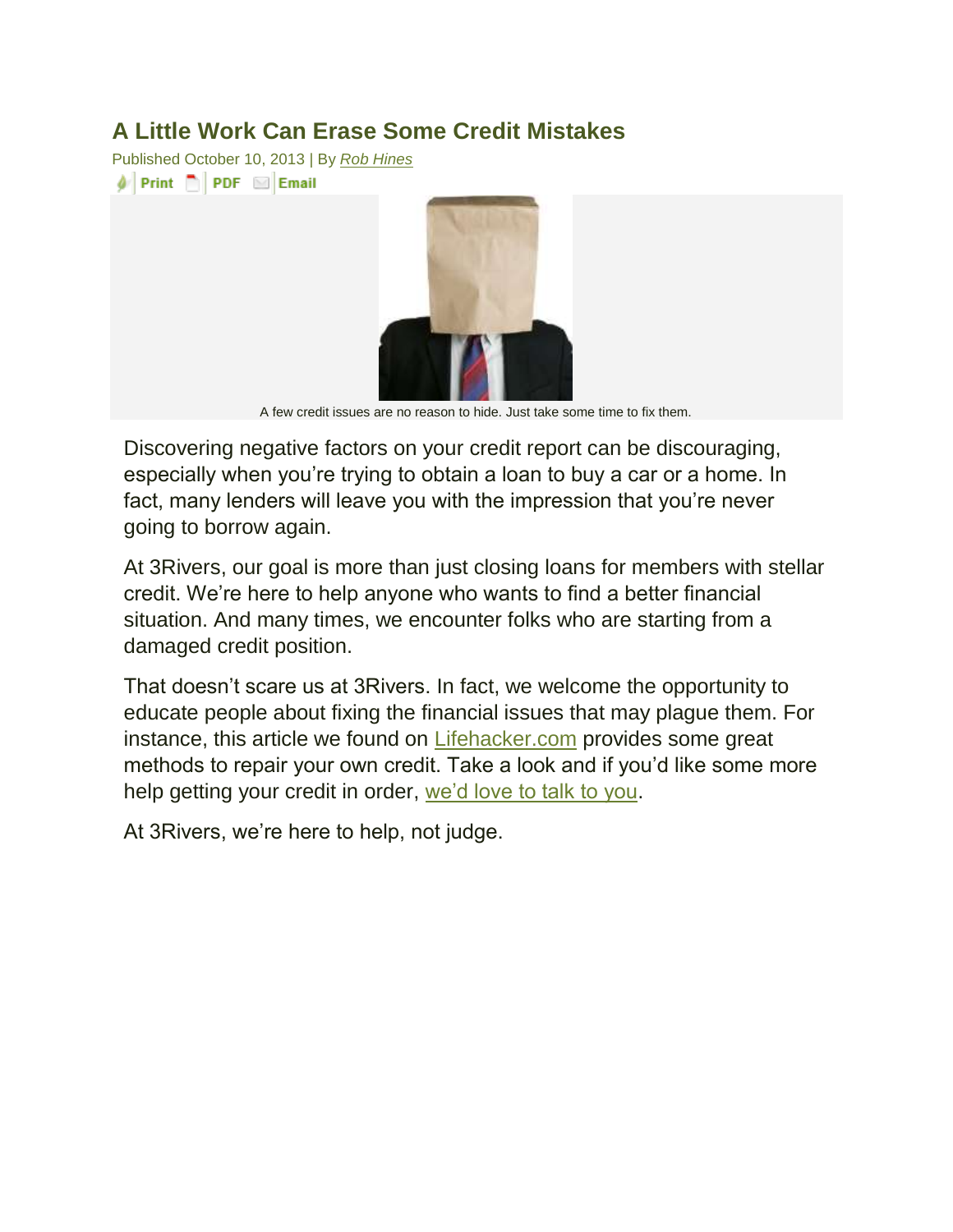## **Did You Refer a Friend Today? Refer 10 and You Could Earn \$250!**

Published October 7, 2013 | By *[Rob Hines](http://blog.3riversfcu.org/?author=10)*



[Y](https://www.3riversfcu.org/about_us/refer_a_friend.html)ep, you heard me (or read me?).

You could make up to \$250 just for helping your friends and family become members at 3Rivers!

If you refer someone to 3Rivers and that person opens a new checking account with direct deposit or automatic payments, we'll pay you AND your friend \$25 each! And you can get paid for referring up to 10 people.

Follow my math here: 10 referrals at \$25 bucks each means up to \$250 in your 3Rivers account!

But this isn't just about opening accounts. It's about starting new relationships with people in our community who are tired of getting the runaround from their banks. If you know someone who needs to leave their OLD bank behind and find a local institution they can trust, head over to our [Refer a Friend page](https://www.3riversfcu.org/about_us/refer_a_friend.html) and let them know how 3Rivers has helped you manage your money matters!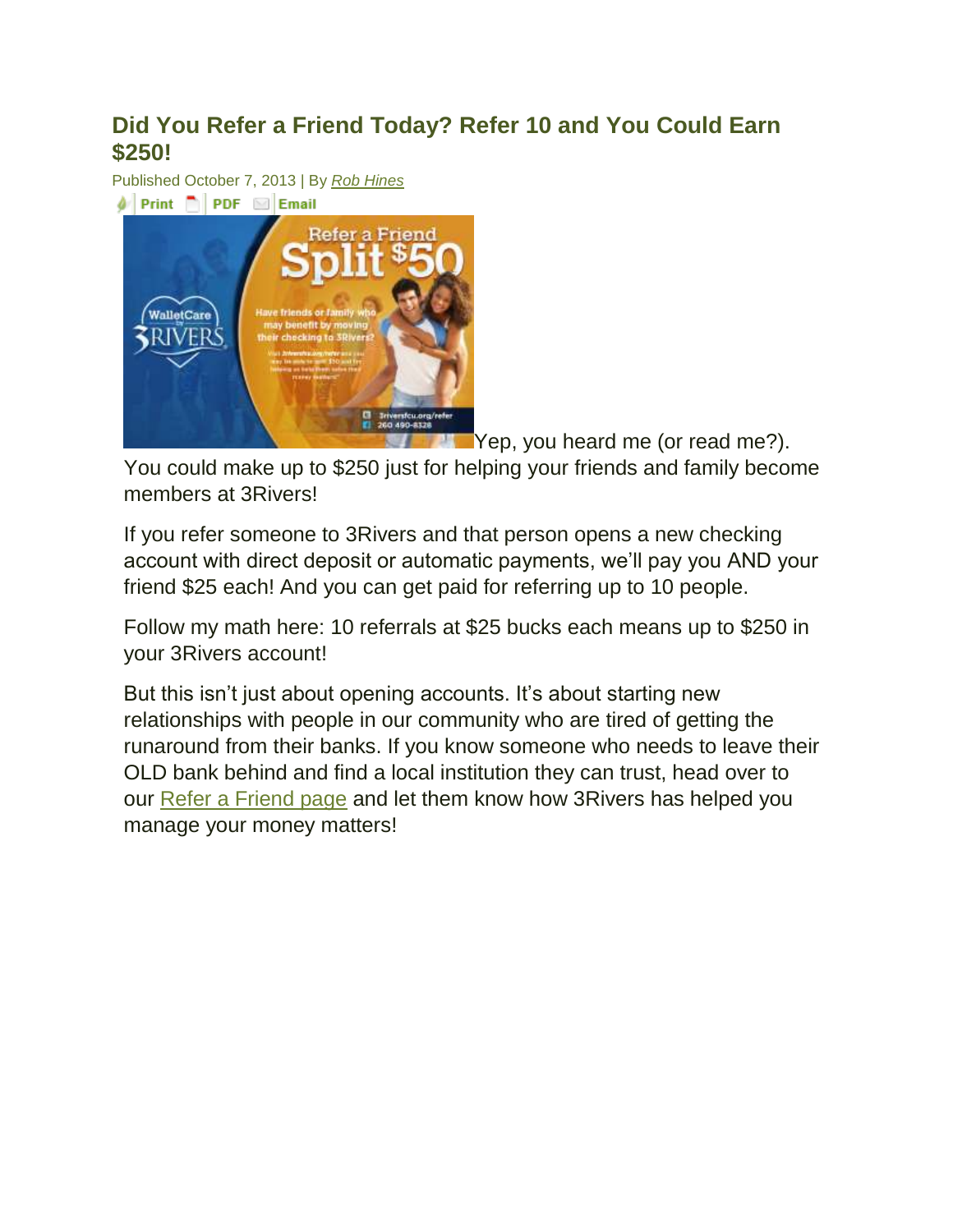### **[Social In-Security: Plan Your Retirement Now To Avoid Stress](http://blog.3riversfcu.org/?p=1458)  [Later](http://blog.3riversfcu.org/?p=1458)**

Published September 26, 2013 | By *[Rob Hines](http://blog.3riversfcu.org/?author=10)*

Ah, youth. We're all carefree and living life. No reason to worry about tomorrow so we can just live for today, right?

Yeah, no.



In my day, we didn't need a fancy 401k. We had Social Security and we liked it!

Even though retirement is decades away, it's still something you could, and probably should, be planning for. In [a recent MSN Money article,](http://money.msn.com/retirement/will-social-security-be-gone-when-you-retire) the question of Social Security's future offers some useful tips for preparing your retirement plan now so you don't have to worry about whether that money will still be depositing into your accounts when you're done working.

Now, now. You don't need to turn in your party card and start wearing oversized cardigans while you sit on your porch yelling for the neighbor kids to get off your lawn. Planning your retirement doesn't make you old. It makes you smart. And it's going to make you a lot less stressed when you get closer to retirement age.

In fact, you can start today by sitting down with one of [3Rivers'](https://www.3riversfcu.org/letstalkinvestments.html)  [ClearFuture™ investment experts](https://www.3riversfcu.org/letstalkinvestments.html) who can help you set a course now that can lead to a happy and prosperous future.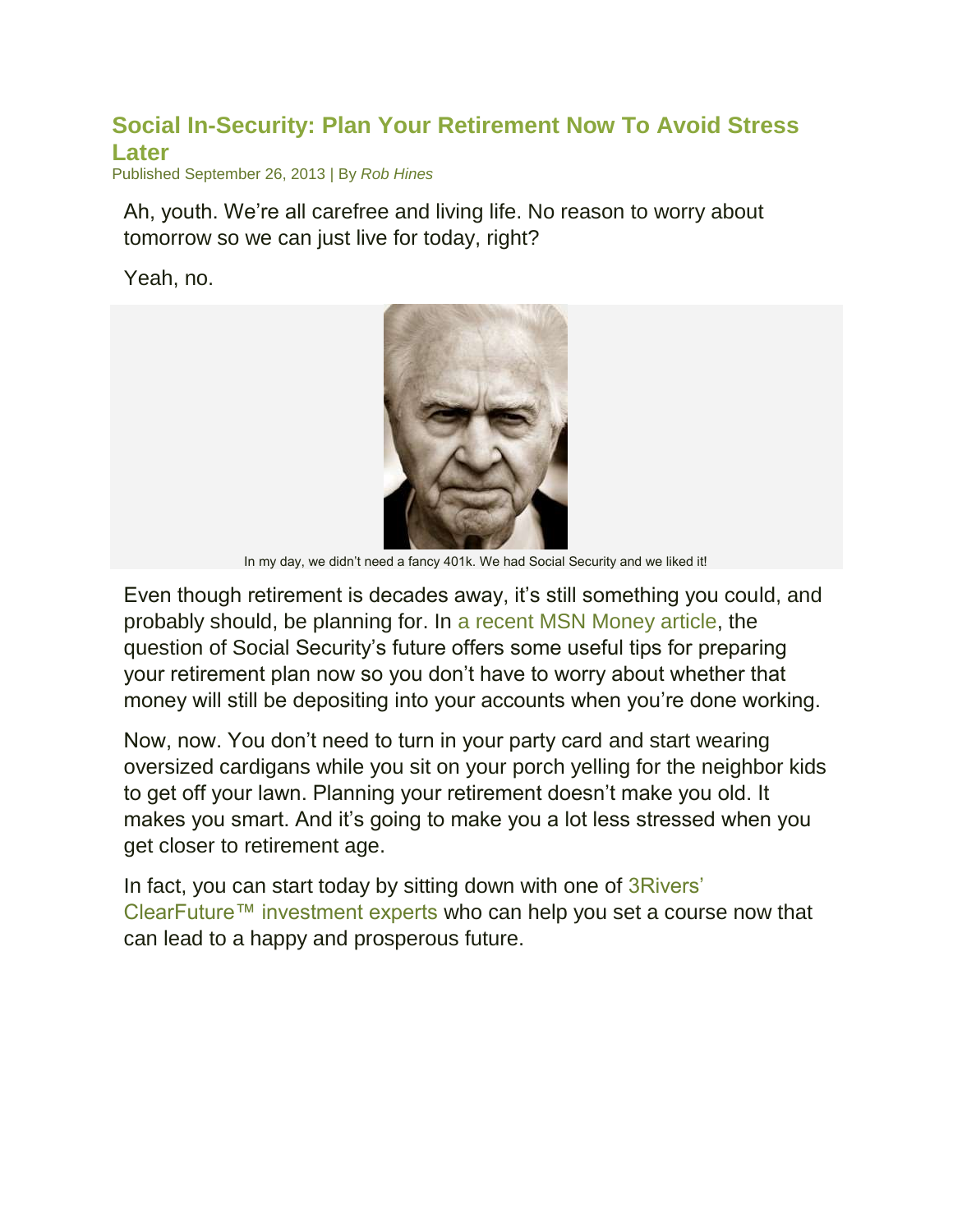**[Saves Money, Tastes Great! Budget Friendly Grocery Shopping](http://blog.3riversfcu.org/?p=1380)** Published August 28, 2013 | By *[Rob Hines](http://blog.3riversfcu.org/?author=10)*

If you've been following, you've probably seen Aly and our Summer Street Team share their tips for saving money, especially when it comes to buying the bare necessities. All of these tips will help you keep to a solid budget so you can spend, save and borrow with confidence.

"But Rob, all they told me to do is buy cheaper stuff, and I want to buy the good stuff!"



Is this what you remember as off-brand food? The new alternatives aren't that bad.

I hear you. I grew up thinking the name brands were waaaay better than the cheap stuff, and back in the day, they were. But we're seeing a new wave of quality store brands that provide great alternatives to the more expensive labels. In fact, [Consumer Reports just published a studyt](http://consumerreports.org/cro/magazine/2013/10/best-store-brands/index.htm)hat shows store brand varieties of common grocery items like ketchup, cheese and mayo are in hot competition with their more pricey counterparts.

By saving just a few dollars every time you buy groceries, you can start freeing up your cash to save for your future. Every little bit helps, especially if you don't have to sacrifice your favorite foods!

If you're looking for more ways to become financially fit, [click here](https://www.3riversfcu.org/your_life/life_events/financial_fitness.html) for links to time and money-saving tools!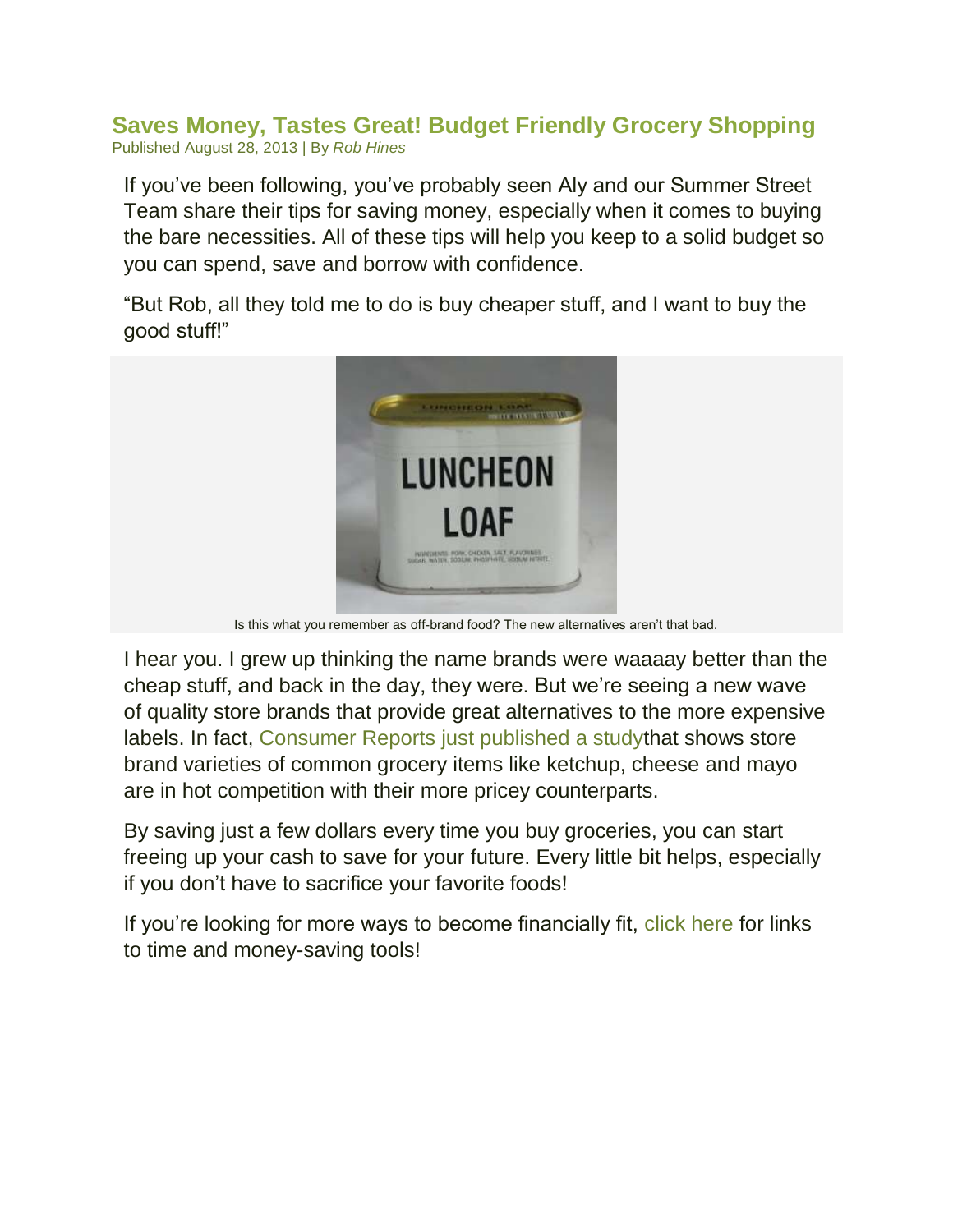#### **[SavvyMoney Checkup: Don't Give Up on Your Financial Future](http://blog.3riversfcu.org/?p=1350)** Published August 19, 2013 | By *[Rob Hines](http://blog.3riversfcu.org/?author=10)*

This weekend, Indianapolis Colts wide receiver Reggie Wayne brought the crowd to their feet with [a spectacular touchdown catch.](http://sports.yahoo.com/blogs/nfl-shutdown-corner/reggie-wayne-livens-preseason-couple-circus-catches-video-030241331.html)



**But here's what makes this highlight** 

really cool. He didn't have to catch that ball. It's preseason football. It doesn't count. Once he realized the defender had dropped the interception, Reggie could have just let the ball bounce into the end zone and jogged back to the huddle. But he didn't give up on it. He tracked the football right into his hands as he dove in the end zone.

I know, I know. This is a credit union blog so I need to say something credit union-y. Here you go.

Reggie Wayne's catch is a great example of persistence and not giving up. No matter where you are in your life, it's not too late to get a better handle on your finances too. While we may think the decisions we make today don't really matter in the long run, even small choices that seem meaningless (like catching a pass during the second game of preseason football) can make a big impact on your money matters.

Want to know how you can start earning positive yardage for your financial future? Check out the [SavvyMoney Checkup tool,](http://www.savvymoney.com/checkup/3riversfcu) which lets you track your expenses and debts to find better ways to handle your money matters every day. It's simple. You just enter your income information along with your debts and expenses, then you receive a detailed report with personalized advice for your next financial steps. If you'd like some help as you take those steps, bring your results to one of our convenient branch locations and we can work together to find the best solutions for you. Check out the [SavvyMoney Checkup tool](http://www.savvymoney.com/checkup/3riversfcu) and start making your own spectacular moves today!